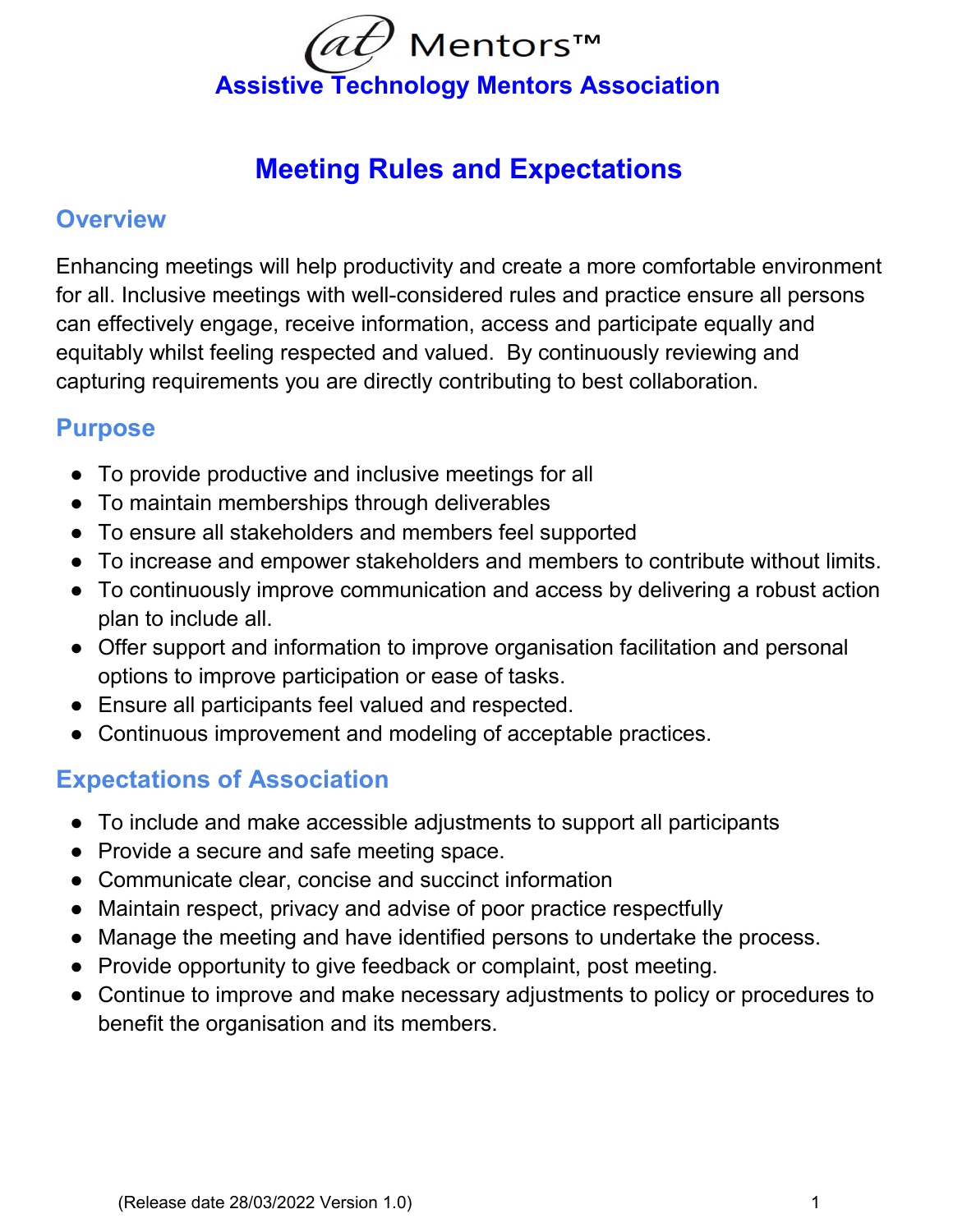### **Accessible Information**

The ATMA at all times will strive to model the delivery of accessible information and will continue to improve the availability of information to our members by including;

- Headers on documentation
- grouped information and flowable structure
- Described images or photos
- ability to be viewed on any device
- Accessible through inbuilt or adaptive technology ie, text to speech, screen reader, braille device, acc etc.
- All text to have contrast for easy reading
- ability to fill or respond to information or communication, Without barriers

## **Privacy and Security**

It is extremely important to always respect and provide a secure and safe environment for all participants, the ATMA will act to protect all involved from breaching any privacy or safety issues in the first instance and expects all members to comply in best practice in safeguarding themselves and others.

## **Control on Security**

Whether you're hosting or just acting as a participant, you'll want to make sure your meeting is secure. As a virtual meeting host, we will always set our meetings to 'private.' With private meetings, only the people who have been invited or have permission will be able to join.

- During a meeting, we will also want to protect meeting attendees from themselves. If the meeting has no need for the screen share feature, then we can just switch this option off to disable the screen-sharing. This way, participants won't accidentally share your screens
- Enhance your own security by joining the meeting from a secure home network. Limit open tabs or close any unrelated tabs when screen sharing
- Mute yourself when not speaking and or turn the video off if you need to excuse yourself.
- Don't name or identify persons without prior approval and avoid where possible